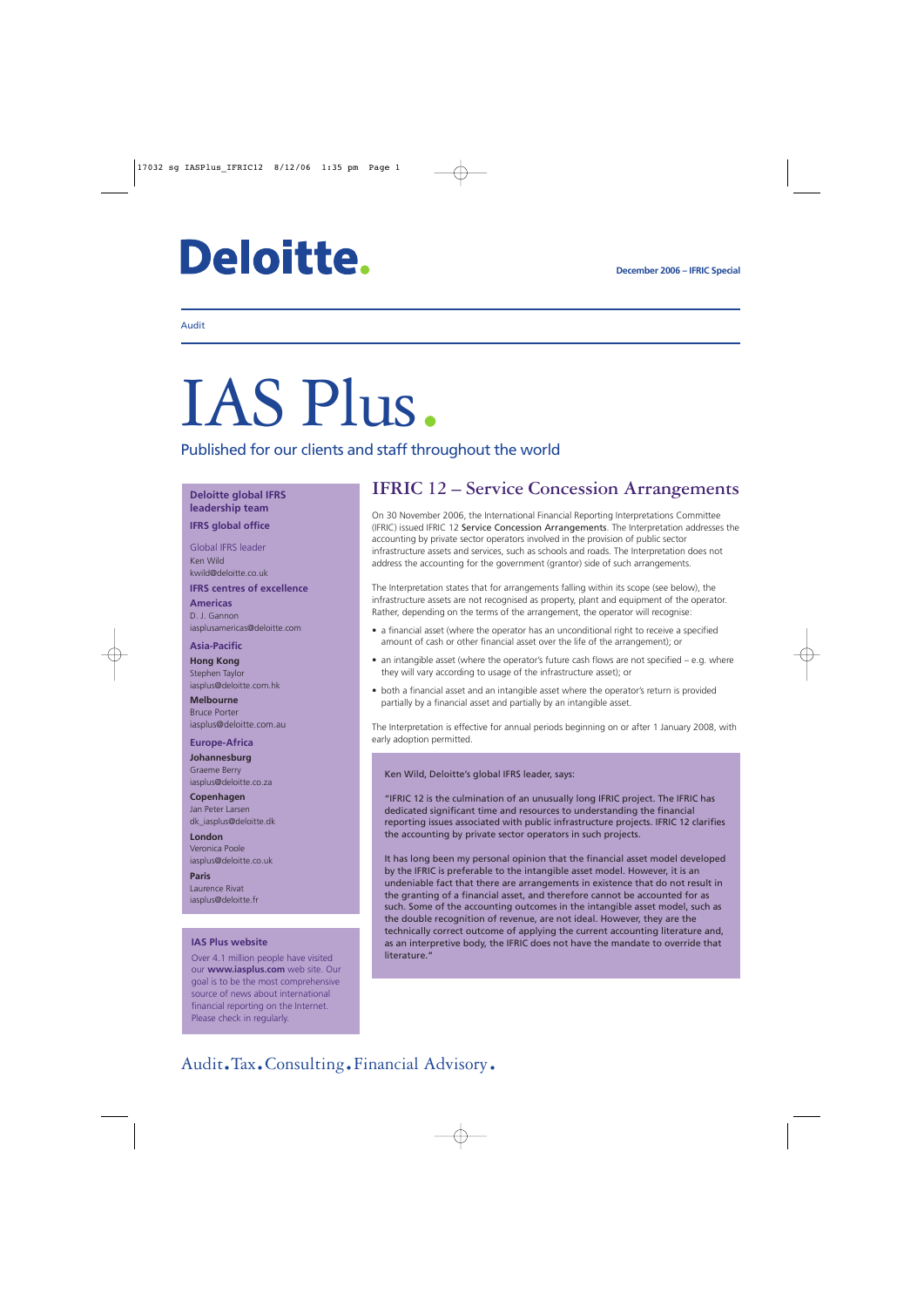#### **Scope**

There are a wide variety of arrangements in operation globally whereby government or government agencies enter into contractual service arrangements to attract private sector participation in the development, financing, operation and maintenance of infrastructure for public services.

IFRIC 12 is concerned with the accounting by private sector operators for "public-to-private" service concession arrangements (which are also know by a variety of other titles, including "service concession" "build-operate-transfer" or "rehabilitate-operate-transfer" arrangements). These arrangements typically involve a private sector operator constructing (or upgrading) the infrastructure used to provide the public service, and then operating and maintaining the infrastructure for a specified period of time.

However, the Interpretation does not apply to all such arrangements. Its scope is limited to public-to-private service concession arrangements in which:

- the grantor controls the use of the infrastructure; and
- the grantor controls (through ownership, beneficial entitlement or otherwise) any significant residual interest in the infrastructure at the end of the term of the arrangement.

#### **Controlling the use of the infrastructure**

The grantor is considered to control the use of the infrastructure when it controls or regulates: the services to be provided with the infrastructure; to whom those services must be provided; and the price to be charged for those services.

This control could be by contract or otherwise (e.g. through a regulator). The application guidance issued as part of the Interpretation clarifies that it is not necessary that the grantor have complete control of the price – it is sufficient for the prices to be regulated by the grantor, contract or regulator, for example by a capping mechanism. The condition is to be applied to the substance of the agreement. Therefore, non-substantive features such as a cap that will apply only in remote circumstances are ignored.

#### **Significant residual interest**

For this condition, the grantor's control over any significant residual interest should both restrict the operator's practical ability to sell or pledge the infrastructure and give the grantor a continuing right of use throughout the period of the arrangement. Where a significant residual interest will exist in the infrastructure at the end of the service concession arrangement, that residual interest must revert to the grantor for the arrangement to be within the scope of the Interpretation.

Note that arrangements where **no** significant residual interest exists at the end of the term (commonly called "whole-of-life service concession arrangements") are **not** excluded from the scope of the Interpretation. Where a whole-of-life service concession arrangement satisfies the control criterion discussed above, the arrangement will be within the scope of the Interpretation, irrespective of which party controls any remaining insignificant residual interest.

#### **Accounting model**

The key issue dealt with by the Interpretation is the accounting for the operator's rights over the infrastructure.

The first principle established in IFRIC 12 is that, under arrangements meeting the 'grantor control' criteria discussed above, the infrastructure should not be recognised as property, plant and equipment of the operator because the operator does not control the use of the infrastructure. Rather, the right that the operator receives is the right to operate the infrastructure for the purpose of providing the public service on behalf of the grantor. On the basis of the economic benefits to which it is entitled under the arrangement, the operator must determine whether the nature of the asset it receives is a financial asset or an intangible asset (or a mixture of both of these).

The requirements of IFRIC 12 regarding the nature of the asset to be recognised can be summarised as follows:

| <b>Operator's rights</b>                                                                                                                                | <b>Classification</b>                            | <b>Examples</b>                                                                                                                                                                                                                 |
|---------------------------------------------------------------------------------------------------------------------------------------------------------|--------------------------------------------------|---------------------------------------------------------------------------------------------------------------------------------------------------------------------------------------------------------------------------------|
| Unconditional, contractual right to receive cash or other<br>financial asset from or at the direction of the the grantor.                               | <b>Financial asset</b>                           | • Operator receives a fixed amount from the grantor over the<br>term of the arrangement.<br>• Operator has a right to charge users over the term of the<br>arrangement, but any shortfall will be reimbursed by the<br>grantor. |
| Contractual right to charge based on usage of the services.<br>Amounts to be received are contingent on the extent that the<br>public uses the service. | Intangible asset                                 | • Operator has a right to charge users over the term of the<br>arrangement.<br>• Operator has a right to charge the grantor based on usage of<br>the services over the term of the arrangement.                                 |
| Consideration received partly in the form of a financial asset and<br>partly in the form of an intangible asset.                                        | <b>Financial and</b><br>intangible<br>components | • Operator receives a fixed amount from the grantor and a right<br>to charge users over the term of the arrangement.                                                                                                            |

The detailed accounting treatment under each of these models is discussed below. Each of these is illustrated by example in IFRIC 12.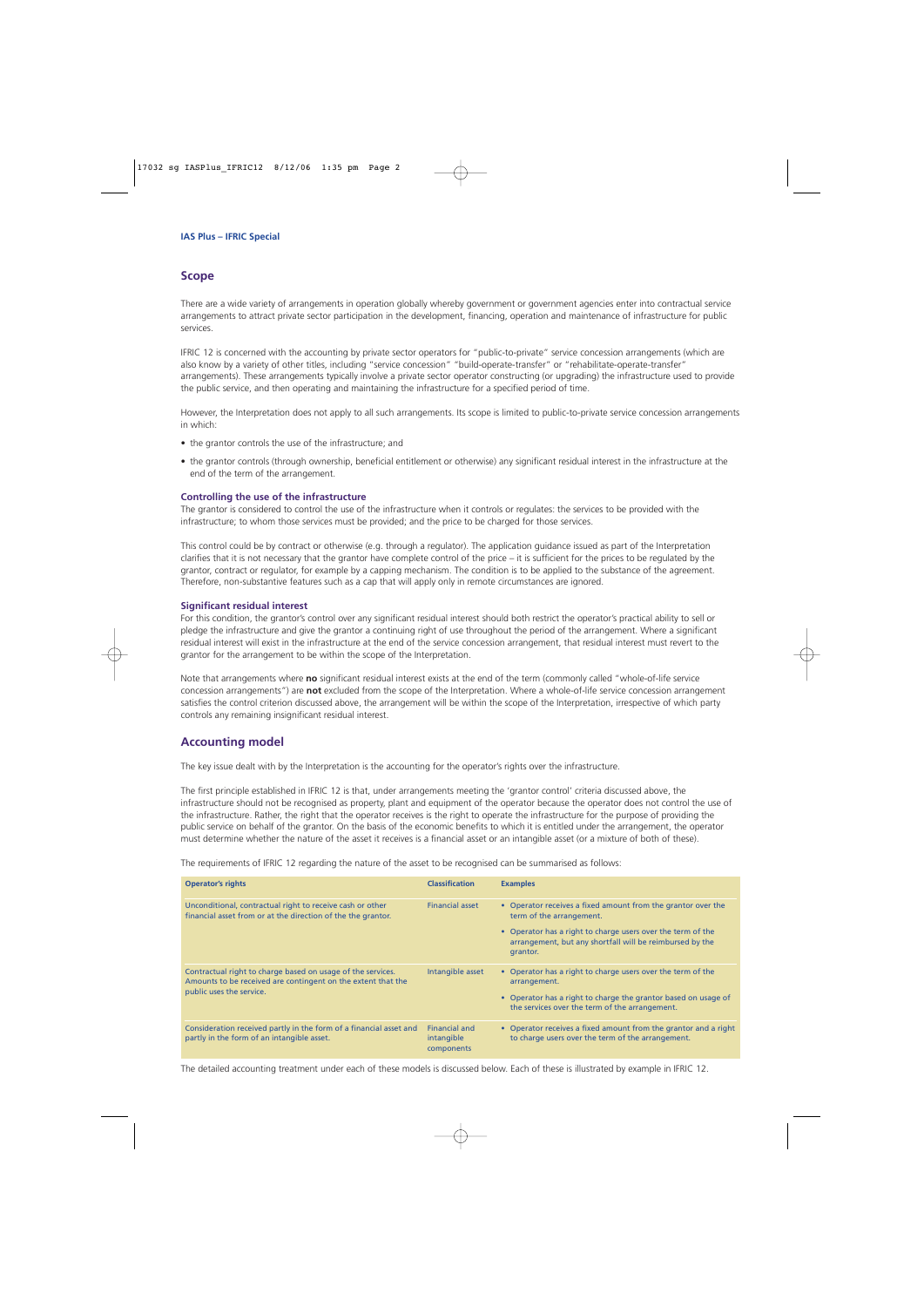#### **Financial asset**

A typical arrangement falling into this category is where an operator constructs or upgrades the infrastructure, and is permitted to operate it for a fixed period of time for an agreed revenue stream to be received during the period of operation.

Revenue and costs relating to the construction or upgrade are recognised in income over the construction phase of the arrangement in accordance with IAS 11 Construction Contracts. Therefore, subject to the requirements of IAS 11, costs are recognised by reference to the stage of completion of the construction project. Contract revenue is the fair value of the amount due from the grantor for the construction activity – which may be in practice be measured as the fair value of the asset under construction at the end of each reporting period, less amounts recognised as revenue in earlier periods.

The construction revenue recognised to date is recognised as a financial asset. The financial asset is accounted for in accordance with the requirements of IAS 39 Financial Instruments: Recognition and Measurement as:

- a loan or receivable; or
- an available-for-sale financial asset; or
- if so designated upon initial recognition, a financial asset at fair value through profit or loss, if the conditions for that classification are met.

If the financial asset is accounted for either as a loan or receivable, or as an available-for-sale financial asset, IAS 39 requires interest calculated using the effective interest method to be recognised in profit or loss.

#### **Intangible asset**

A typical arrangement falling into this category is where the operator constructs or upgrades the infrastructure, and is permitted to operate the infrastructure for a fixed period after completion of construction. The operator's revenues are contingent – e.g. on the usage of the infrastructure assets.

The accounting during the construction phase is the same as that described above for arrangements resulting in financial assets. Contract revenue is the fair value of the intangible asset received in exchange for construction services provided in the period. During this construction phase, the operator's asset is classified as an intangible asset.

Further revenue is recognised when money is actually received. This contrasts with the financial asset model, in which monies received are treated as partial repayment of the financial asset. In the intangible asset model, the intangible is reduced by amortisation rather than repayment. As a result, revenue is recognised twice in the intangible model – once on the exchange of construction services for the intangible asset, and a second time on receipt of payments.

Intangible assets recognised in accordance with the Interpretation should be amortised over their useful lives in accordance with the requirements of IAS 38 Intangible Assets. The IFRIC has explicitly stated that interest methods of depreciation are not acceptable. The IFRIC also considered the statement in IAS 38 that rarely, if ever, will there be persuasive evidence to support an amortisation method that results in a lower amount of accumulated amortisation than under the straight-line method. Note, however, that the International Accounting Standards Board has subsequently confirmed that this paragraph of IAS 38 should not be read as implying that amortisation methods based on reliable estimates of usage would never be appropriate.

#### **Financial and intangible components**

Where the operator receives a financial asset and an intangible asset as consideration, it is necessary to account separately for the component parts. At initial recognition, the assets are recognised at the fair value of consideration received or receivable. In practice this means that, to the extent the operator has received a contractual right to receive cash from or at the direction of the grantor, a financial asset will be recognised. Any excess of the fair value of the consideration paid over the fair value of the financial asset recognised will be recognised as an intangible asset.

#### **Other issues**

#### **Borrowing costs**

Borrowing costs incurred in connection with an arrangement falling within the scope of IFRIC 12 will be expensed as incurred, unless the operator has recognised an intangible asset under the Interpretation. In this case, borrowing costs may be capitalised in accordance with the general rules of IAS 23 Borrowing Costs.

Under the financial asset model, borrowing costs cannot be capitalised, because the financial asset will not meet the definition of a qualifying asset under IAS 23.

#### **Repairs and maintenance**

IFRIC 12 requires that any obligation to maintain or restore the infrastructure under the terms of the arrangement be recognised and measured in accordance with the requirements of IAS 37 Provisions, Contingent Liabilities and Contingent Assets.

#### **Disclosure**

IFRIC 12 does not contain any disclosure requirements. Requirements for disclosing information about service concession arrangements are set out in SIC 29 Service Concession Arrangements: Disclosures (previously titled "Disclosure – Service Concession Arrangements").